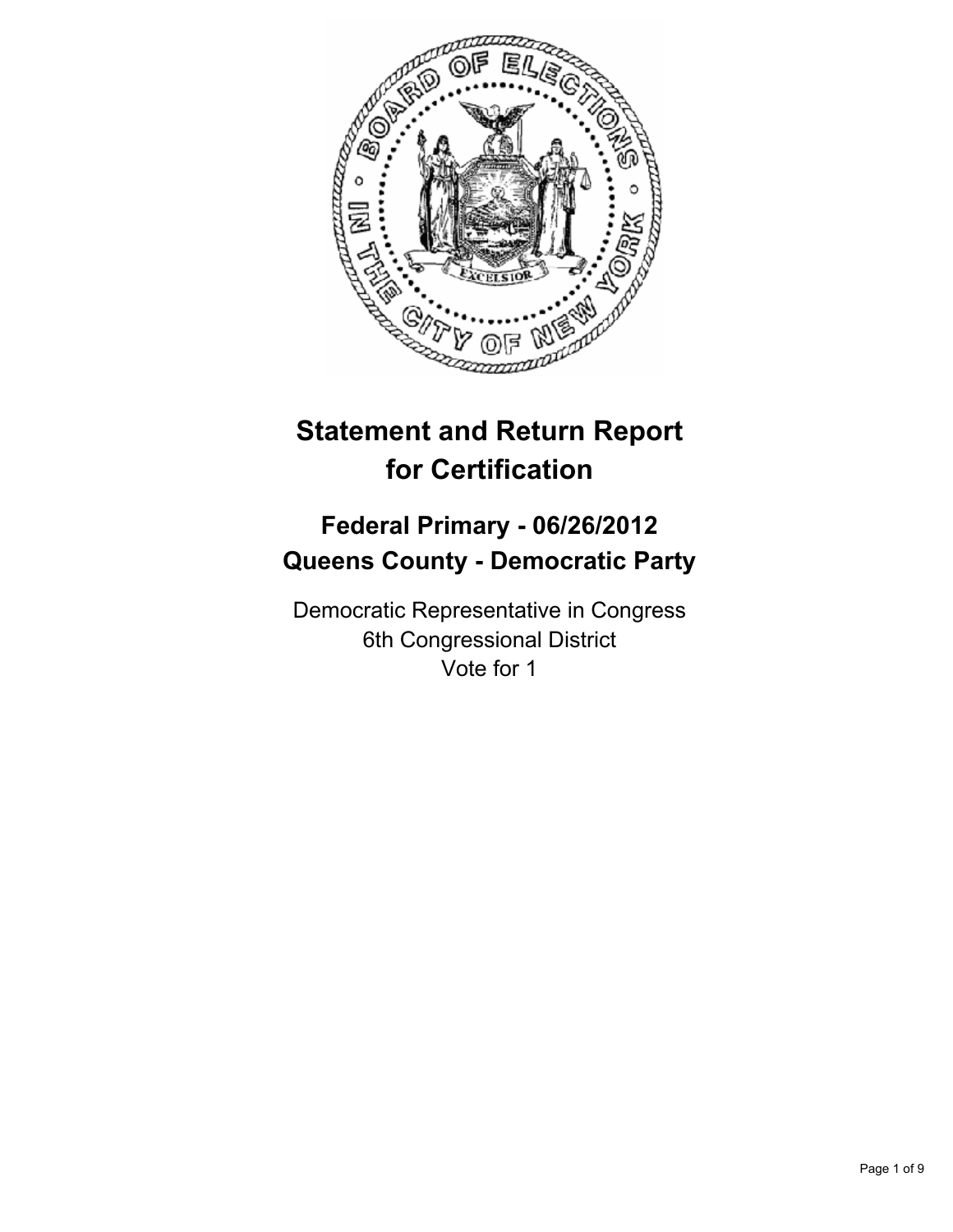

| <b>PUBLIC COUNTER</b>                                    | 5,145 |
|----------------------------------------------------------|-------|
| <b>EMERGENCY</b>                                         | 5     |
| ABSENTEE/MILITARY                                        | 276   |
| <b>FEDERAL</b>                                           | 19    |
| <b>SPECIAL PRESIDENTIAL</b>                              | 0     |
| <b>AFFIDAVIT</b>                                         | 58    |
| <b>Total Ballots</b>                                     | 5,503 |
| Less - Inapplicable Federal/Special Presidential Ballots | 0     |
|                                                          |       |
| <b>Total Applicable Ballots</b>                          | 5,503 |
| <b>RORY I LANCMAN</b>                                    | 558   |
| <b>ROBERT MITTMAN</b>                                    | 132   |
| <b>GRACE MENG</b>                                        | 4,539 |
| ELIZABETH S CROWLEY                                      | 242   |
| ADRIANO ESPAILLAT (WRITE-IN)                             | 1     |
| <b>Total Votes</b>                                       | 5,472 |

| <b>PUBLIC COUNTER</b>                                    | 3,250 |
|----------------------------------------------------------|-------|
| <b>EMERGENCY</b>                                         | 0     |
| ABSENTEE/MILITARY                                        | 97    |
| <b>FEDERAL</b>                                           | 28    |
| <b>SPECIAL PRESIDENTIAL</b>                              | 0     |
| <b>AFFIDAVIT</b>                                         | 19    |
| <b>Total Ballots</b>                                     | 3,394 |
| Less - Inapplicable Federal/Special Presidential Ballots | 0     |
| <b>Total Applicable Ballots</b>                          | 3,394 |
| <b>RORY I LANCMAN</b>                                    | 940   |
| ROBERT MITTMAN                                           | 182   |
| <b>GRACE MENG</b>                                        | 1,858 |
| ELIZABETH S CROWLEY                                      | 405   |
| DANIEL D. BAG ESQ. (WRITE-IN)                            | 2     |
| UNATTRIBUTABLE WRITE-IN (WRITE-IN)                       | 1     |
| <b>Total Votes</b>                                       | 3,388 |
| Unrecorded                                               | 6     |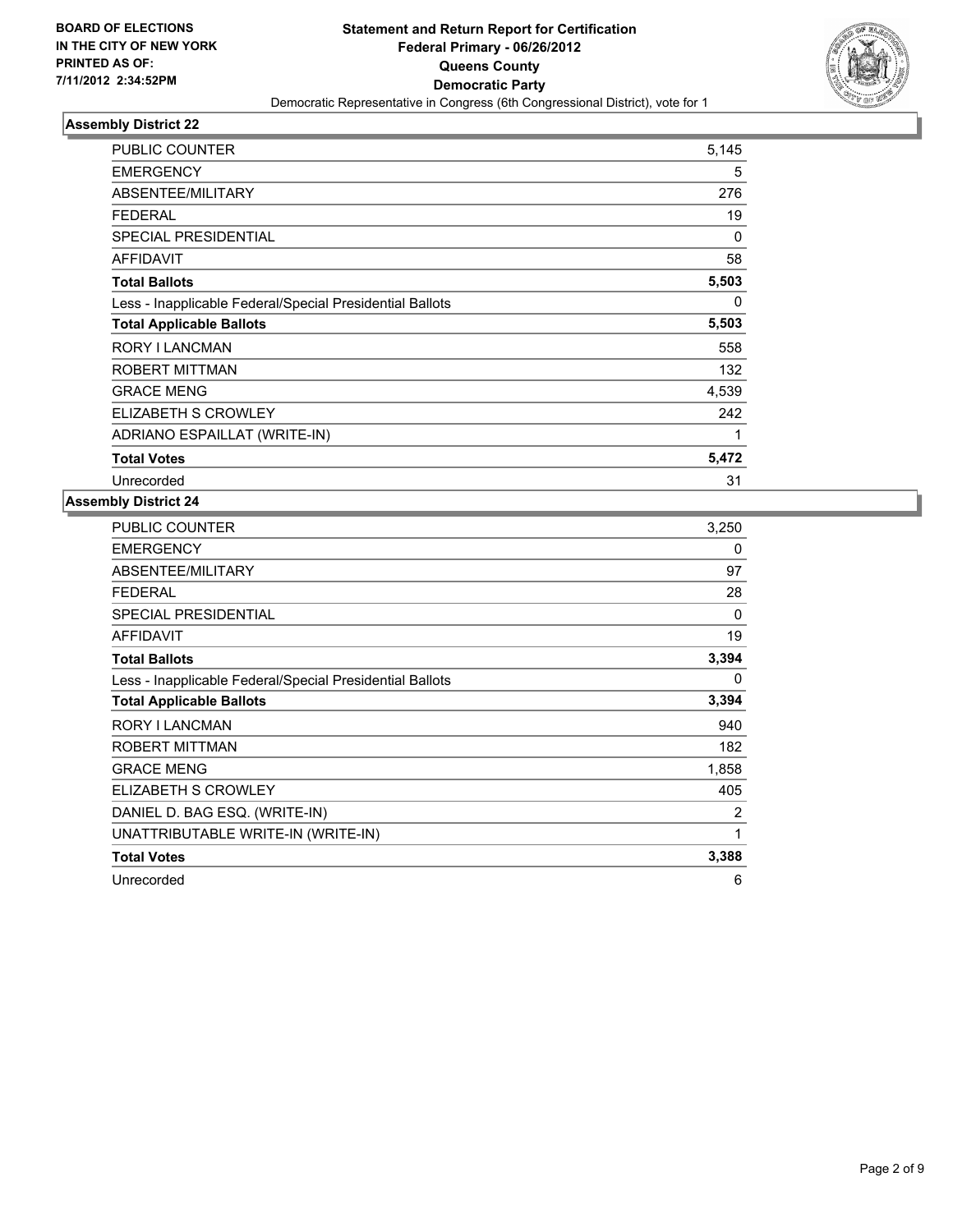

| PUBLIC COUNTER                                           | 3,383 |
|----------------------------------------------------------|-------|
| <b>EMERGENCY</b>                                         | 0     |
| ABSENTEE/MILITARY                                        | 130   |
| <b>FEDERAL</b>                                           | 44    |
| <b>SPECIAL PRESIDENTIAL</b>                              | 0     |
| <b>AFFIDAVIT</b>                                         | 20    |
| <b>Total Ballots</b>                                     | 3,577 |
| Less - Inapplicable Federal/Special Presidential Ballots | 0     |
| <b>Total Applicable Ballots</b>                          | 3,577 |
| RORY I LANCMAN                                           | 1,436 |
| ROBERT MITTMAN                                           | 123   |
| <b>GRACE MENG</b>                                        | 1,656 |
| ELIZABETH S CROWLEY                                      | 343   |
| CHARLES RANGEL (WRITE-IN)                                | 1     |
| FRANCINE BAILEY (WRITE-IN)                               | 1     |
| JOSEPH MARTHONE (WRITE-IN)                               | 1     |
| JUAN SHENG (WRITE-IN)                                    | 1     |
| <b>Total Votes</b>                                       | 3,562 |
| Unrecorded                                               | 15    |

| <b>PUBLIC COUNTER</b>                                    | 2,283 |
|----------------------------------------------------------|-------|
| <b>EMERGENCY</b>                                         | 0     |
| ABSENTEE/MILITARY                                        | 120   |
| <b>FEDERAL</b>                                           | 13    |
| <b>SPECIAL PRESIDENTIAL</b>                              | 0     |
| <b>AFFIDAVIT</b>                                         | 11    |
| <b>Total Ballots</b>                                     | 2,427 |
| Less - Inapplicable Federal/Special Presidential Ballots | 0     |
| <b>Total Applicable Ballots</b>                          | 2,427 |
| RORY I LANCMAN                                           | 446   |
| ROBERT MITTMAN                                           | 156   |
| <b>GRACE MENG</b>                                        | 1,401 |
| ELIZABETH S CROWLEY                                      | 407   |
| <b>Total Votes</b>                                       | 2,410 |
| Unrecorded                                               | 17    |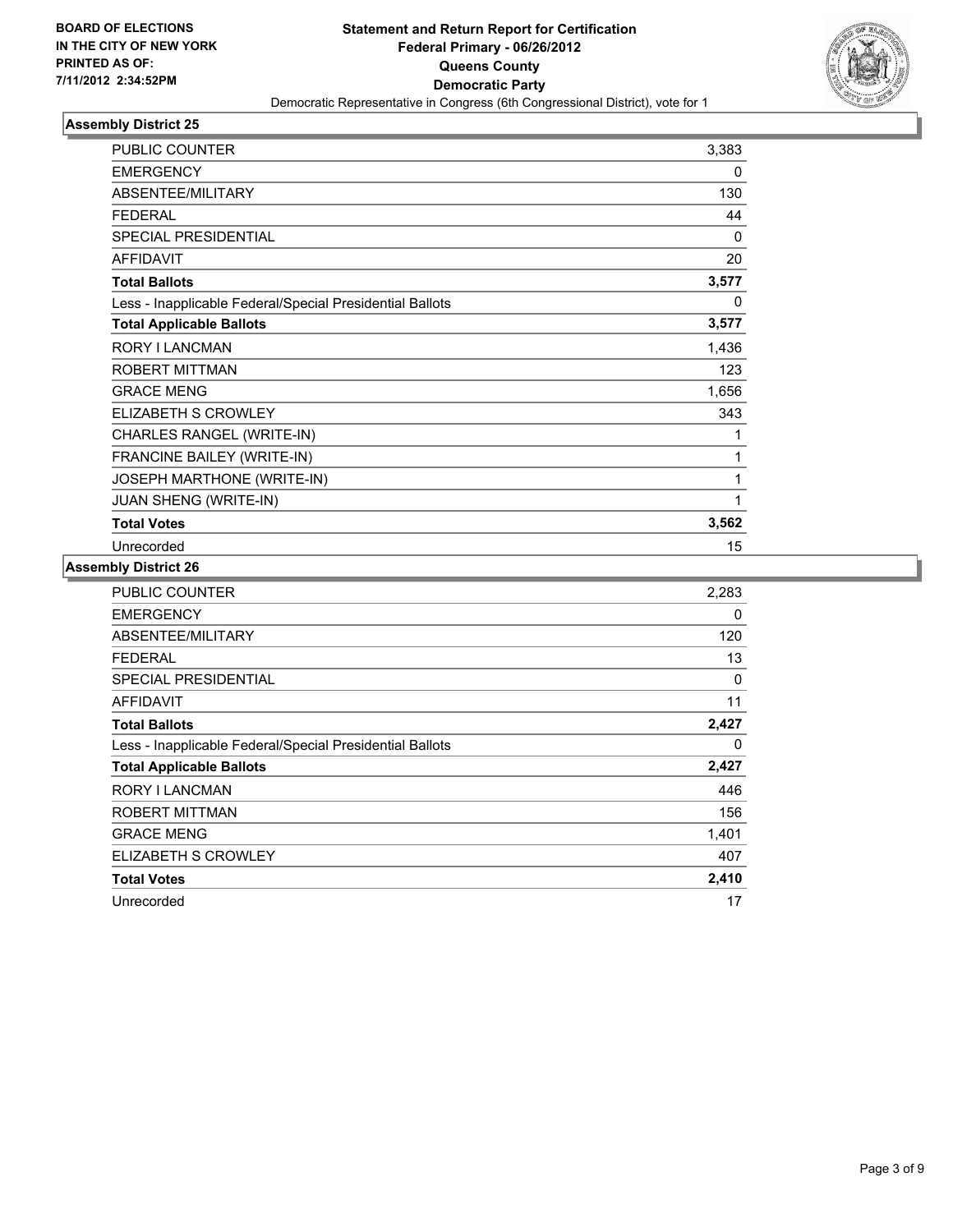

| <b>PUBLIC COUNTER</b>                                    | 3,958 |
|----------------------------------------------------------|-------|
| <b>EMERGENCY</b>                                         | 0     |
| ABSENTEE/MILITARY                                        | 179   |
| <b>FEDERAL</b>                                           | 66    |
| <b>SPECIAL PRESIDENTIAL</b>                              | 0     |
| <b>AFFIDAVIT</b>                                         | 23    |
| <b>Total Ballots</b>                                     | 4,226 |
| Less - Inapplicable Federal/Special Presidential Ballots | 0     |
| <b>Total Applicable Ballots</b>                          | 4,226 |
| <b>RORY I LANCMAN</b>                                    | 1,655 |
| <b>ROBERT MITTMAN</b>                                    | 454   |
| <b>GRACE MENG</b>                                        | 1,392 |
| <b>ELIZABETH S CROWLEY</b>                               | 692   |
| BARBARA ZUCKERBROT (WRITE-IN)                            | 2     |
| <b>BOB TURNER (WRITE-IN)</b>                             | 1     |
| CHARLES BARRON (WRITE-IN)                                | 1     |
| LAWRENCE M. LEVINE (WRITE-IN)                            | 1     |
| UNATTRIBUTABLE WRITE-IN (WRITE-IN)                       | 1     |
| WILLIAM JEFFERSON CLINTON (WRITE-IN)                     | 1     |
| <b>Total Votes</b>                                       | 4,200 |
| Unrecorded                                               | 26    |

| <b>PUBLIC COUNTER</b>                                    | 4,984 |
|----------------------------------------------------------|-------|
| <b>EMERGENCY</b>                                         | 0     |
| ABSENTEE/MILITARY                                        | 314   |
| <b>FFDFRAL</b>                                           | 51    |
| <b>SPECIAL PRESIDENTIAL</b>                              | 0     |
| <b>AFFIDAVIT</b>                                         | 19    |
| <b>Total Ballots</b>                                     | 5,368 |
| Less - Inapplicable Federal/Special Presidential Ballots | 0     |
| <b>Total Applicable Ballots</b>                          | 5,368 |
| <b>RORY I LANCMAN</b>                                    | 1,467 |
| <b>ROBERT MITTMAN</b>                                    | 249   |
| <b>GRACE MENG</b>                                        | 2,363 |
| <b>ELIZABETH S CROWLEY</b>                               | 1,222 |
| <b>ANTHONY NEWMEN (WRITE-IN)</b>                         | 1     |
| <b>BOB TURNER (WRITE-IN)</b>                             | 4     |
| CHARLES RANGEL (WRITE-IN)                                | 1     |
| KEVIN WALSH (WRITE-IN)                                   | 1     |
| MELINDA KATZ (WRITE-IN)                                  | 1     |
| URICH UPRIGHT (WRITE-IN)                                 | 1     |
| <b>Total Votes</b>                                       | 5,310 |
| Unrecorded                                               | 58    |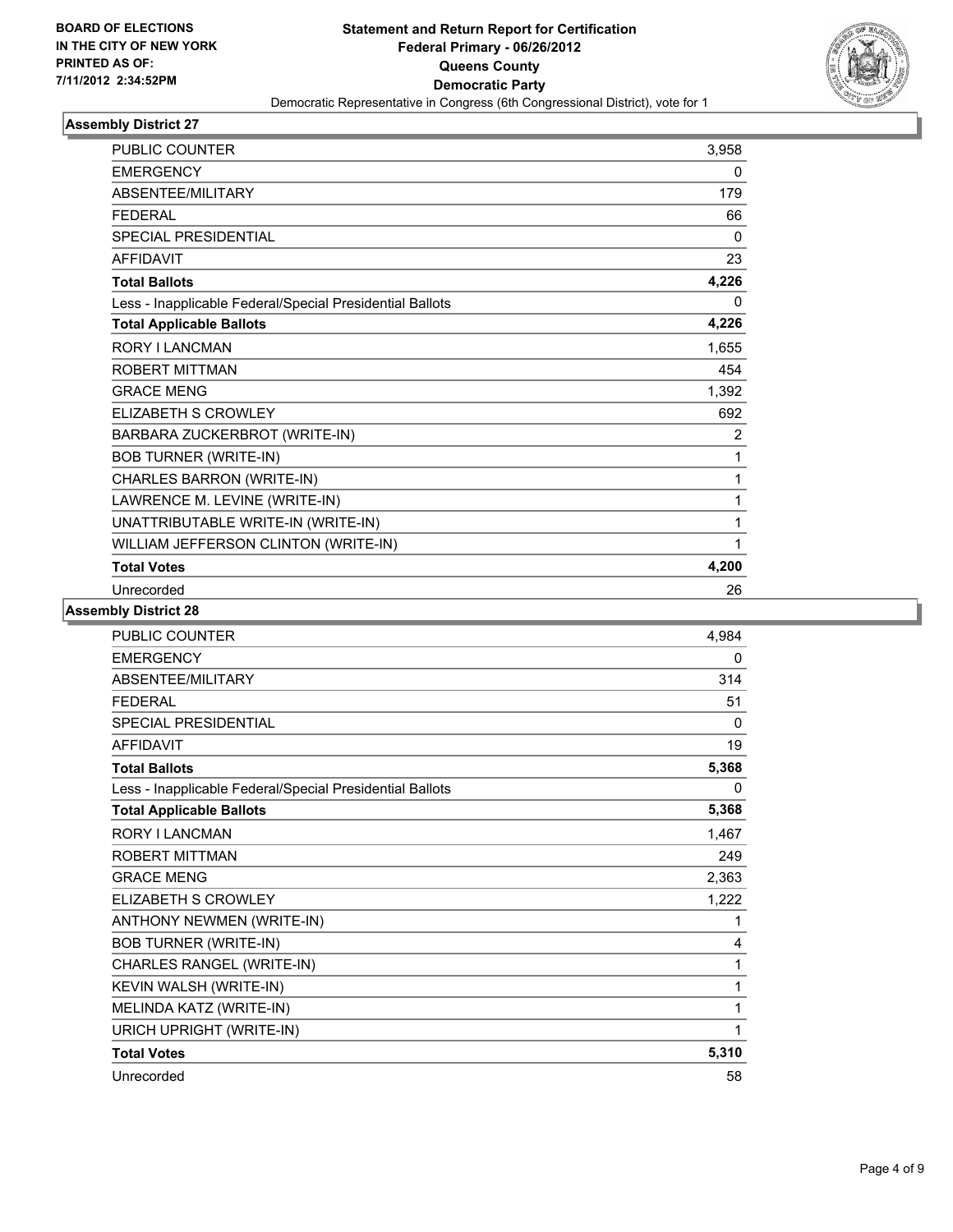

| <b>PUBLIC COUNTER</b>                                    | 975   |
|----------------------------------------------------------|-------|
| <b>EMERGENCY</b>                                         | 0     |
| ABSENTEE/MILITARY                                        | 56    |
| <b>FEDERAL</b>                                           | 5     |
| <b>SPECIAL PRESIDENTIAL</b>                              | 0     |
| <b>AFFIDAVIT</b>                                         | 5     |
| <b>Total Ballots</b>                                     | 1,041 |
| Less - Inapplicable Federal/Special Presidential Ballots | 0     |
| <b>Total Applicable Ballots</b>                          | 1,041 |
| <b>RORY I LANCMAN</b>                                    | 160   |
| <b>ROBERT MITTMAN</b>                                    | 48    |
| <b>GRACE MENG</b>                                        | 318   |
| ELIZABETH S CROWLEY                                      | 505   |
| CHARLES FAULES (WRITE-IN)                                | 1     |
|                                                          |       |
| <b>Total Votes</b>                                       | 1,032 |

| <b>PUBLIC COUNTER</b>                                    | 12      |
|----------------------------------------------------------|---------|
| <b>EMERGENCY</b>                                         | 0       |
| ABSENTEE/MILITARY                                        | 0       |
| <b>FEDERAL</b>                                           | 0       |
| SPECIAL PRESIDENTIAL                                     | 0       |
| AFFIDAVIT                                                | 0       |
| <b>Total Ballots</b>                                     | $12 \,$ |
| Less - Inapplicable Federal/Special Presidential Ballots | 0       |
| <b>Total Applicable Ballots</b>                          | 12      |
| <b>RORY I LANCMAN</b>                                    | 1       |
| <b>ROBERT MITTMAN</b>                                    | 2       |
| <b>GRACE MENG</b>                                        | 7       |
| ELIZABETH S CROWLEY                                      | 2       |
| <b>Total Votes</b>                                       | 12      |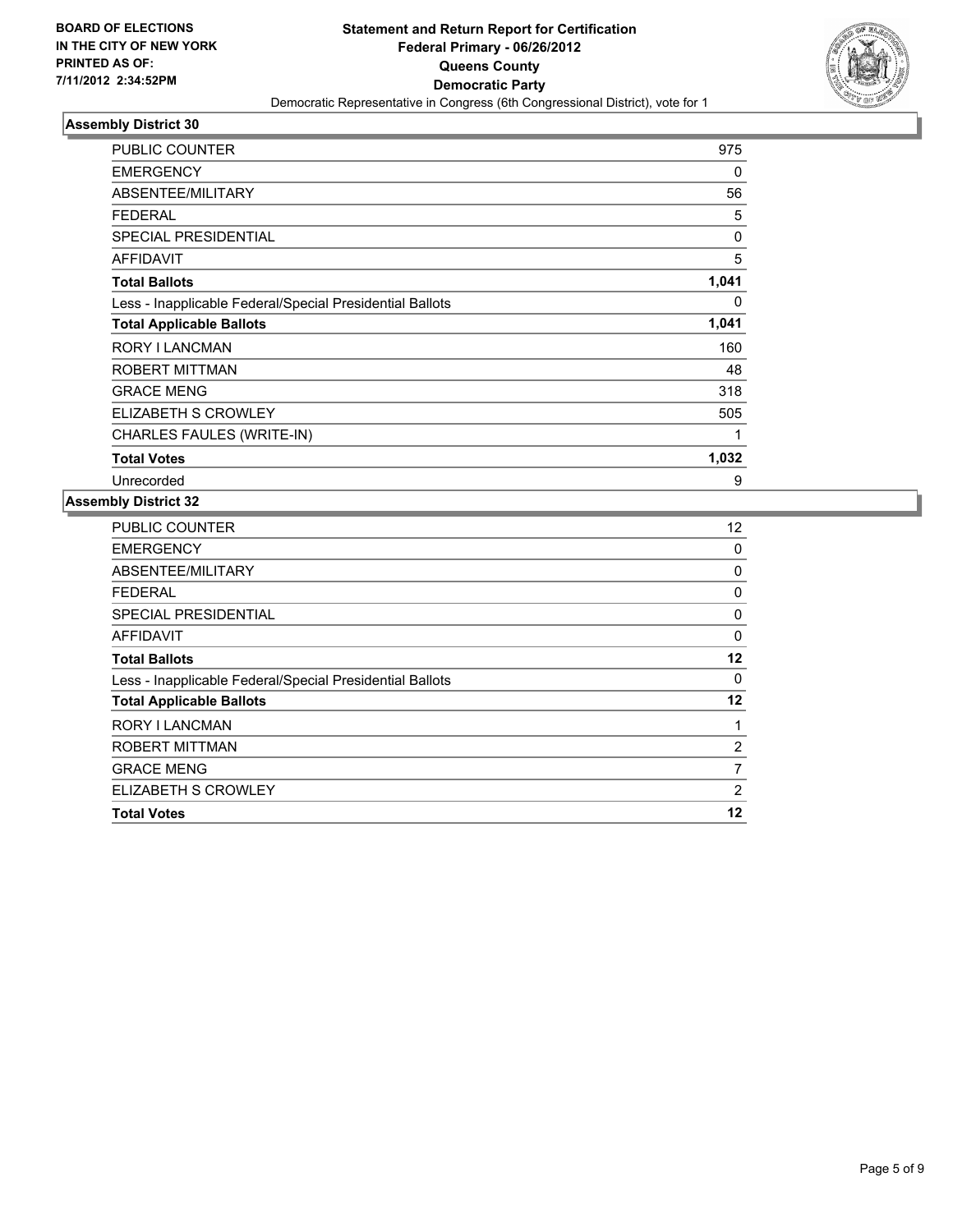

| PUBLIC COUNTER                                           | 99  |
|----------------------------------------------------------|-----|
| <b>EMERGENCY</b>                                         | 0   |
| ABSENTEE/MILITARY                                        | 0   |
| FEDERAL                                                  | 0   |
| <b>SPECIAL PRESIDENTIAL</b>                              | 0   |
| <b>AFFIDAVIT</b>                                         | 1   |
| <b>Total Ballots</b>                                     | 100 |
| Less - Inapplicable Federal/Special Presidential Ballots | 0   |
| <b>Total Applicable Ballots</b>                          | 100 |
| RORY I LANCMAN                                           | 13  |
| ROBERT MITTMAN                                           | 0   |
| <b>GRACE MENG</b>                                        | 68  |
| ELIZABETH S CROWLEY                                      | 19  |
| <b>Total Votes</b>                                       | 100 |

| <b>PUBLIC COUNTER</b>                                    | 1,275 |
|----------------------------------------------------------|-------|
| <b>EMERGENCY</b>                                         | 0     |
| ABSENTEE/MILITARY                                        | 31    |
| <b>FEDERAL</b>                                           | 15    |
| <b>SPECIAL PRESIDENTIAL</b>                              | 0     |
| <b>AFFIDAVIT</b>                                         | 10    |
| <b>Total Ballots</b>                                     | 1,331 |
| Less - Inapplicable Federal/Special Presidential Ballots | 0     |
| <b>Total Applicable Ballots</b>                          | 1,331 |
|                                                          |       |
| RORY I LANCMAN                                           | 233   |
| ROBERT MITTMAN                                           | 67    |
| <b>GRACE MENG</b>                                        | 821   |
| ELIZABETH S CROWLEY                                      | 196   |
| LILLIAN OWAN (WRITE-IN)                                  | 1     |
| <b>Total Votes</b>                                       | 1,318 |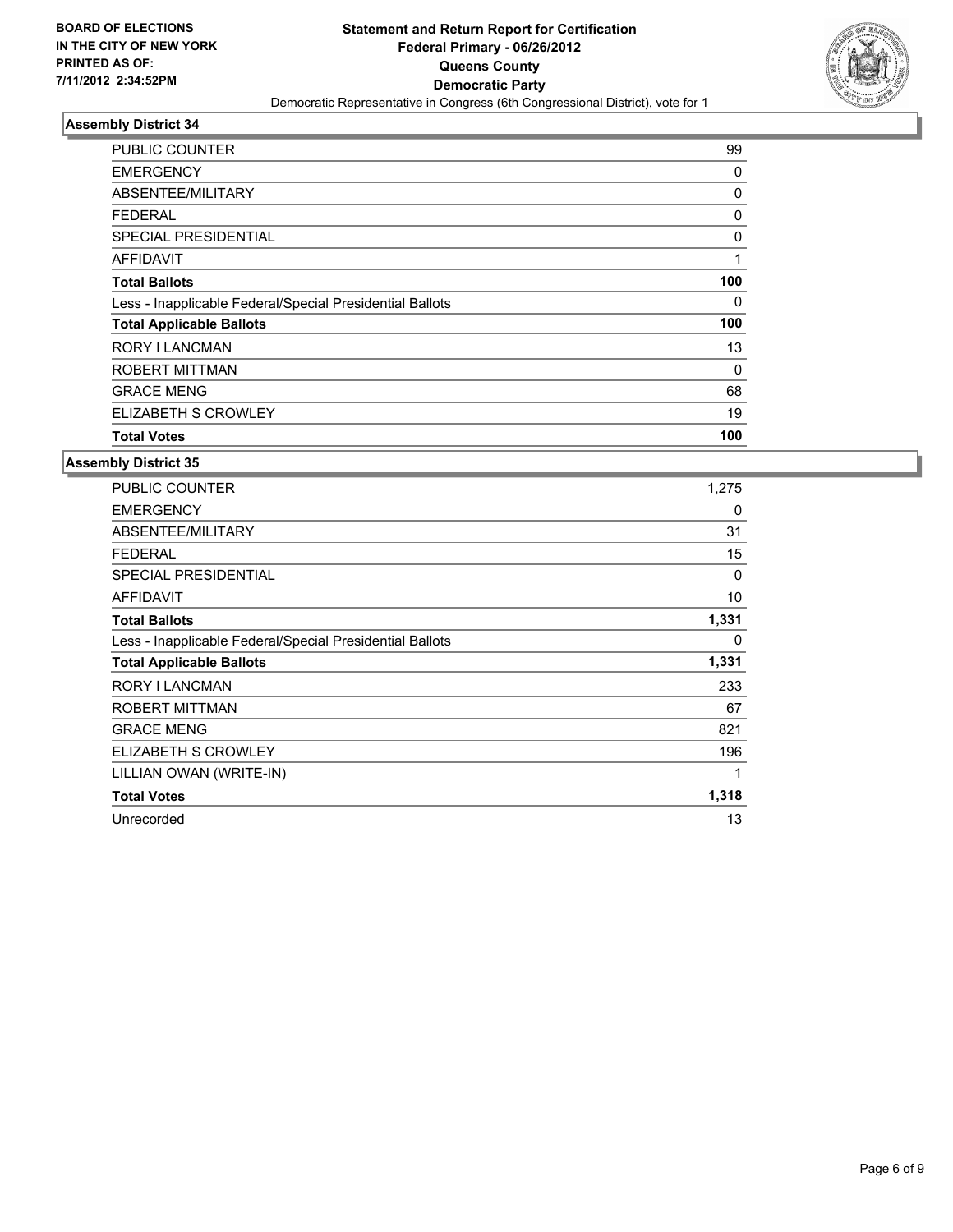

| <b>PUBLIC COUNTER</b>                                    | 111            |
|----------------------------------------------------------|----------------|
| <b>EMERGENCY</b>                                         | 0              |
| ABSENTEE/MILITARY                                        | 4              |
| FEDERAL                                                  | 2              |
| <b>SPECIAL PRESIDENTIAL</b>                              | 0              |
| AFFIDAVIT                                                | 1              |
| <b>Total Ballots</b>                                     | 118            |
| Less - Inapplicable Federal/Special Presidential Ballots | 0              |
| <b>Total Applicable Ballots</b>                          | 118            |
| <b>RORY I LANCMAN</b>                                    | 27             |
| <b>ROBERT MITTMAN</b>                                    | $\overline{2}$ |
| <b>GRACE MENG</b>                                        | 35             |
| ELIZABETH S CROWLEY                                      | 54             |
| <b>Total Votes</b>                                       | 118            |

| <b>PUBLIC COUNTER</b>                                    | 780 |
|----------------------------------------------------------|-----|
| <b>EMERGENCY</b>                                         | 0   |
| ABSENTEE/MILITARY                                        | 20  |
| <b>FEDERAL</b>                                           | 5   |
| <b>SPECIAL PRESIDENTIAL</b>                              | 0   |
| <b>AFFIDAVIT</b>                                         | 5   |
| <b>Total Ballots</b>                                     | 810 |
| Less - Inapplicable Federal/Special Presidential Ballots | 0   |
| <b>Total Applicable Ballots</b>                          | 810 |
| <b>RORY I LANCMAN</b>                                    | 118 |
| <b>ROBERT MITTMAN</b>                                    | 32  |
| <b>GRACE MENG</b>                                        | 179 |
| ELIZABETH S CROWLEY                                      | 475 |
| UNATTRIBUTABLE WRITE-IN (WRITE-IN)                       | 1   |
| <b>Total Votes</b>                                       | 805 |
| Unrecorded                                               | 5   |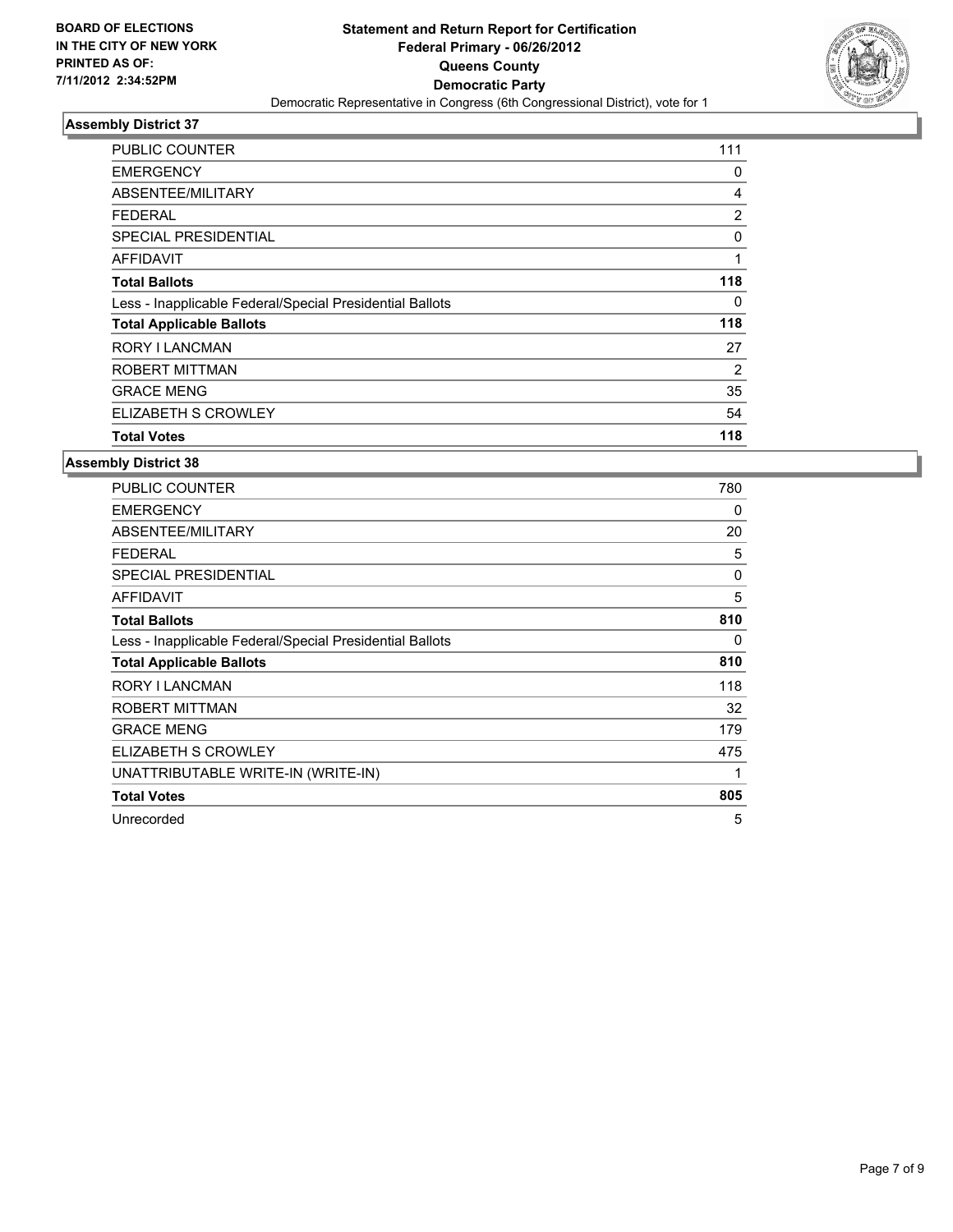

| PUBLIC COUNTER                                           | 271            |
|----------------------------------------------------------|----------------|
| <b>EMERGENCY</b>                                         | 0              |
| ABSENTEE/MILITARY                                        | 7              |
| FEDERAL                                                  | $\overline{c}$ |
| <b>SPECIAL PRESIDENTIAL</b>                              | 0              |
| AFFIDAVIT                                                | 5              |
| <b>Total Ballots</b>                                     | 285            |
| Less - Inapplicable Federal/Special Presidential Ballots | 0              |
| <b>Total Applicable Ballots</b>                          | 285            |
| RORY I LANCMAN                                           | 35             |
| ROBERT MITTMAN                                           | 15             |
| <b>GRACE MENG</b>                                        | 188            |
| ELIZABETH S CROWLEY                                      | 44             |
| <b>Total Votes</b>                                       | 282            |
| Unrecorded                                               | 3              |